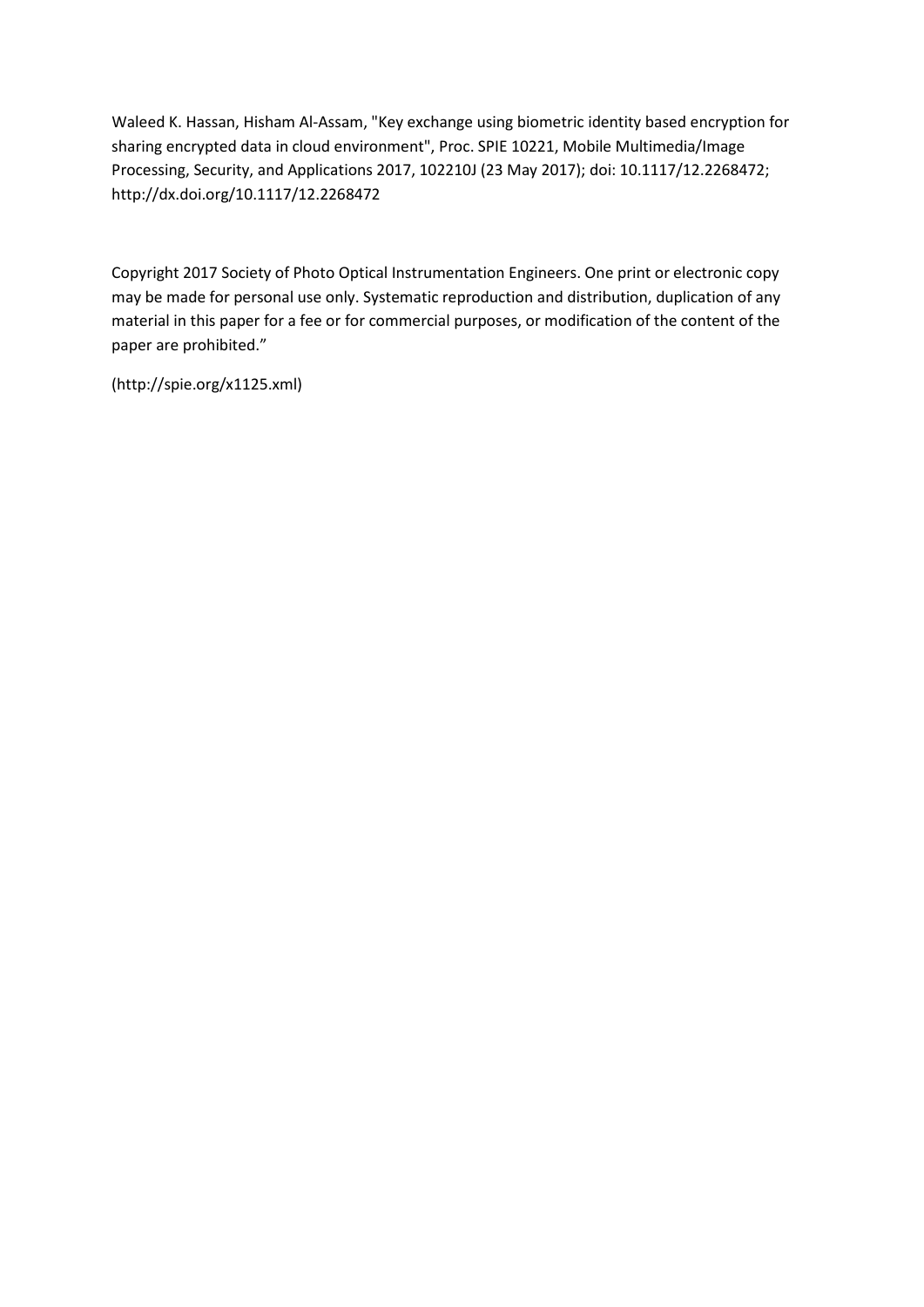# **Key Exchange Using Biometric Identy Based Encryption for sharing encrypted data in cloud environment**

Waleed K. Hassan, Hisham Al-Assam Applied Computing Department, The University of Buckingham, UK. {waleed.hassan, hisham.al-assam1}@buckingham.ac.uk

# **ABSTRACT**

The main problem associated with using symmetric/ asymmetric keys is how to securely store and exchange the keys between the parties over open networks particularly in the open environment such as cloud computing. Public Key Infrastructure (PKI) have been providing a practical solution for session key exchange for loads of web services. The key limitation of PKI solution is not only the need for a trusted third partly (e.g. certificate authority) but also the absent link between data owner and the encryption keys. The latter is arguably more important where accessing data needs to be linked with identify of the owner. Currently available key exchange protocols depend on using trusted couriers or secure channels, which can be subject to man-in-the-middle attack and various other attacks. This paper proposes a new protocol for Key Exchange using Biometric Identity Based Encryption (KE-BIBE) that enables parties to securely exchange cryptographic keys even an adversary is monitoring the communication channel between the parties. The proposed protocol combines biometrics with IBE in order to provide a secure way to access symmetric keys based on the identity of the users in unsecure environment. In the KE-BIOBE protocol, the message is first encrypted by the data owner using a traditional symmetric key before migrating it to a cloud storage. The symmetric key is then encrypted using public biometrics of the users selected by data owner to decrypt the message based on Fuzzy Identity-Based Encryption. Only the selected users will be able to decrypt the message by providing a fresh sample of their biometric data. The paper argues that the proposed solution eliminates the needs for a key distribution centre in traditional cryptography. It will also give data owner the power of finegrained sharing of encrypted data by control who can access their data.

**Keywords:** Identity-Based Encryption, Fuzzy Identity-based Encryption, Biometric based key exchange

# **1. INTRODUCTION**

Typically, cloud environment refers to the ability of increasing the storage size and/or adding extra capabilities than what traditional information technologies can offer. Now, many small and medium size organizations are growingly realizing the advantages of migrating their data or applications to be hosted in cloud environments [1]. However, the increasing number of applications and the volume of sensitive information that individuals, companies, and organization are storing on the cloud has led to a serious security concerns. This is particularly important because once data is transferred to a cloud environment, the control is completely transferred to be in the hand of a third "trusted" party i.e. cloud service providers CSPs. Therefore, the security of the data and the privacy of the users are the key issues reluctance of individuals and companies to use the cloud environment [1] [2]. Many researchers have been focussing on the possibility of protecting such data even if it is outside the physical control of the data owner. One intuitive solution to maintain data security is by encrypting the data before being migrated to the cloud. However, using traditional cryptography, the key exchange or key establishment issue is also emerged big challenge to exchange cryptographic keys between parties. There are a number of mature solutions in traditional cryptography to exchange keys based on the so called a Key Distribution Centre (KDC) [3]. Diffie-Hellman (DH) is one of most convenient protocol for key exchange [4] where in its general form, it is secure against eavesdropping but not secure against man-in-the-middle attacks [5]. Existing solutions to overcome the man-in-the-middle attack incorporate authentication of two trusted parties, which cannot be adopted in the cloud due to the absence of an agreeable trust model in the cloud.

Identity based encryption (IBE) presented by [6] is a key step forward to solve the problems associated with key distribution in public key infrastructure i.e. IBE eliminates the need for public key digital certificates. Therefore, the need for predistributed keys before any encrypt/decrypt in traditional cryptography will be illuminated, which gives a great deal of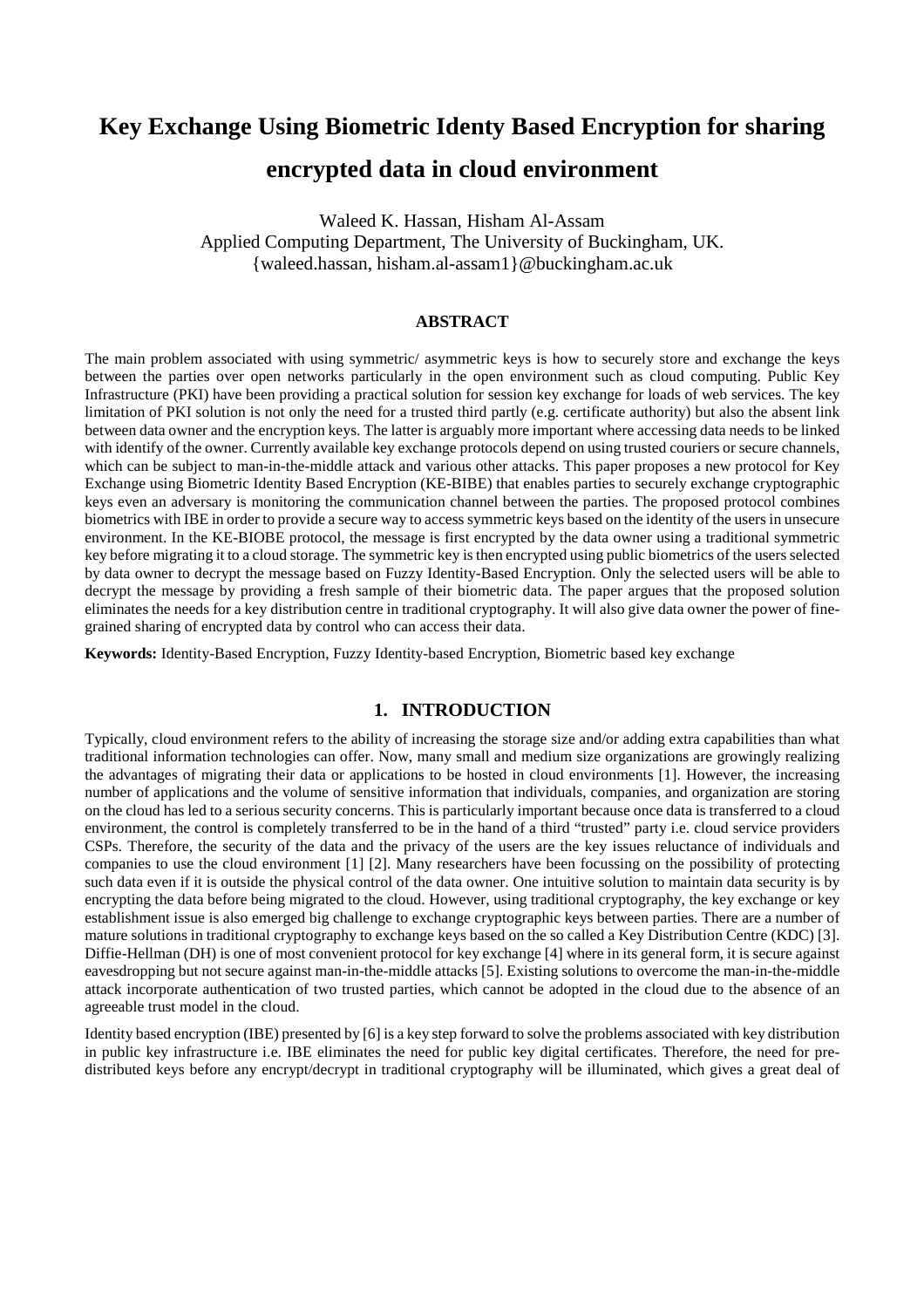flexibility required in environment such as the cloud. More importantly, IBE link decryption keys with user identities. This enables data owner to be integral part of selecting who can access their encrypted data in cloud environment. Fuzzy IBE (F-IBE) [7], on the other hand, is a further development of IBE in which users are issued with decryption key (private keys) associated with their identities *id* . The user will be able to decrypt a ciphertext that was encrypted with their public keys of their identities *id'* if and only if the overlapping between *id* and *id'* is bigger than an agreed threshold.

This paper proposes a new protocol for Key Exchange using Biometric Identity Based Encryption (KE-BIBE) to enable parties to exchange cryptographic keys securely even an adversary is monitoring the communication channel between the parties. The proposed protocol relies on F-IBE to combine biometrics with IBE in order to provide a secure way to access symmetric keys based on the identity of the users in unsecure environment. In the KE-BIOBE, the message is first encrypted by the data owner using a traditional symmetric key before migrating it to a cloud storage. The symmetric key is then encrypted using public biometrics of the users selected by data owner to decrypt the message. The paper argues that the proposed solution eliminates the needs for a key distribution centre in traditional cryptography. Only the selected users will be able to decrypt the message by providing a fresh sample of their biometric data i.e. it will give data owner the power of fine-grained sharing of encrypted data by control who can access their data.

The rest of the paper is organized as follows. Section 2 presents background materials and literature review. Section 3 introduces the existing work related to biometric IBE. Section 4 gives of the overall structure of the KE-BIOIBE system framework where section 5 presents all the details of the KE-BIOIBE scheme. Conclusion is presented in section 6.

# **2. BACKGROUND AND LITERATURE REVIEW**

This section gives an overview on certain topics that considered as main ingredients of our proposed protocol, and then presents some of IBE's related work.

## **2.1 Bilinear pairing**

Let  $\mathbb{G}_0$  and  $\mathbb{G}_1$  be two multiplicative cyclic groups of prime order q where  $\lt g \gt i$  is a generator of  $\mathbb{G}_0$ , and e is a bilinear map such that  $e: \mathbb{G}_0 \times \mathbb{G}_0 \to \mathbb{G}_1$ .

The following conditions should be met by e to be bilinear pairing.

- For each element  $a, b \in \mathbb{Z}_q^+$  and  $\langle g \rangle$  in  $\mathbb{G}_0$  we have  $e(g^a, g^b) = e(g, g)^{ab} = e(g^b, g^a)$ .
- $e(g, g) \neq 1$  (i.e., non-degenerated).

If the condition are met then the bilinear map  $e: \mathbb{G}_0 \times \mathbb{G}_0 \to \mathbb{G}_1$  can be calculated efficiently [7].

## **2.2 Threshold secret sharing systems**

Shamir sharing secret system was presented in the seventies of the last century in [8] in order to distribute a sensitive information among *n* parts and reconstruct the information in an easy way from a subset of the n parts. Shamir system works as a threshold model using polynomial interpolation by picking two positive integers  $\alpha$  and  $\beta$  with  $\alpha \leq \beta$ . The  $(\alpha, \beta)$  threshold secret sharing allows to distribute a secret value  $\delta$  over n users  $(u_1, u_2, ..., u_n)$  in such away that a subset of minimum  $\alpha$  users are required to reconstruct the original secret value  $\delta$  where the polynomial interpolation  $f(x)$  should be of a degree  $\alpha$ -1, and the value of the polynomial at zero is equal to the secret  $\delta$  i.e.,  $f(0) = \delta$ .

## **2.3 Standard Identity Based Encryption (IBE)**

The scheme of IBE was presented by [6] to be as an important development in public key cryptography. The public key associated with IBE is an arbitrary string of unique information that represents a user's identity such as an email address, telephone numbers or driver license number. In IBE, a trusted third party server called a Private Kay Generator (PKG) has the responsibility of generating and publishing master public parameters *PP* of users' identities whereas master secret parameter(s) *msk* are stored and kept securely In order to send an encrypted message from Alice to Bob, IBE works as follows:

- Both Bob's email and the *PP* published by PKG are used to compute Bob's public key *PK*.
- Alice encrypts the message using Bob's *PK* then sends it to Bob.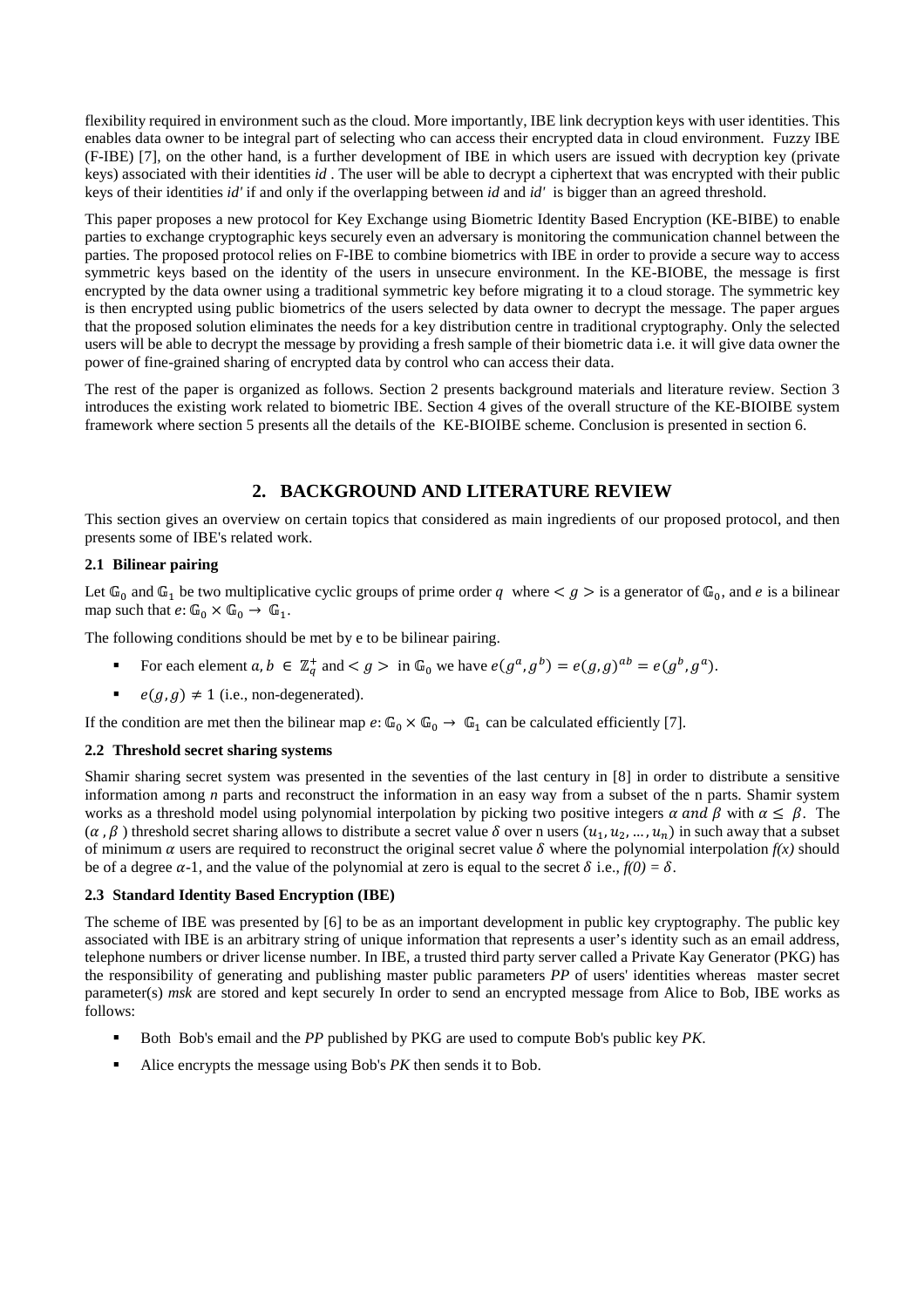- Bob needs to get the corresponding private key *sk* of his identity (i.e., his email), so he authenticates himself to PKG, to retrieve the decryhption key.
- Bob decrypts the ciphertext and gets the message.

The construction of IBE offers an effective way that cancel the need for pre-distribution keys stages that associated with traditional public key cryptography. It does also link the keys with individual identities as explained above.

# **3. EXISITING WORK ON BIOMETRIC IDENTITY BASED ENCRYPTION**

Fuzzy identity based encryption was introduced by [7]. A Set of descriptive attributes is adopted to represent an identity. The scheme's idea bases on a private key of an identity *x* has a capability to decrypt a ciphertext was encrypted by a public key of an identity *x'* in case of *x* and *x'* are closely enough i.e., the distance between *x* and *x'* be less than or equal to certain value (or threshold value). Shamir sharing secret was nice exploited through distribute and reconstruct master secret value over and from set of attributes, which construct the identity. Two interesting application were derived from using fuzzy identity based encryption scheme: biometric identity based encryption *BIO-IBE* and attribute based encryption *ABE*. In BIO-IBE, the identity x is a feature vector  $(f_1, f_2, ..., f_n)$  of size *n* that extracted from biometric data using particular feature extractor technique and then stored in template database. Whereas, the identity *x'* represents a feature vector  $(f'_1, f'_2, ..., f'_n)$  extracted from fresh query biometric. A  $(d-1)$ -degree of polynomial is used to distribute and reconstruct the secret value over set of overlapping feature between *x* and *x'* in such away  $|x \cap x'| \ge d$ . Interpolating subset of dfeatures be enough to reconstruct the secret value, then decrypts the ciphertext using a private key components of identity *x'* a ciphertext was encrypted by public key of identity *x*. In second application, a descriptive attributes use to encrypt/decrypt a message *M*. A certain set of descriptive attributes such {Dept =Applied computing, staff, age  $>=$  40, computer science} are used in encryption phase. While, anyone has *d*- attributes should be capable to decrypt the encrypted message. The *d* value is decided by a dealer for instance, if  $d=3$ , then a person with {Dept =Applied computing, staff, age 42} be able to decrypt the encrypted message.

IBE in [9] was developed to build a new scheme of digital signature basing on an identity called identity based signature IBS [10]. As in [7] two interesting applications of fuzzy identity based signatures were presented which were secured against adaptive chosen attack. They exploited parameters are used to construct fuzzy identity based encryption to construct both applications.

Others, such in [11] relayed on Sakai-Kasahara scheme [12] in private keys generation stage. The scheme states that, to encrypt a message M, the recipient's biometric template beforehand need to be at the hand of the sender. Thereafter, the signature  $\sigma$  of the *PKG* upon the public parameter *PAR* of the recipient need to be verified. In case of  $\sigma$  be valid, a fuzzy extraction is used to compute the biometric identity ID. Four algorithms are used with an assumption that, if and only if  $|w \cap w'| \ge d$ , then  $ID = ID'$ . Two hash functions  $H_a$  and  $H_b$  are selected whereas  $H_a: \mathbb{Z}_p^* \times \{0,1\}^*$  and  $H_b: \mathbb{G}_T \to$  $\{0,1\}^m$ . Besides, hash function  $H: b \to \{0,1\}^*$  is selected by PKG in addition to an encoding  $C_e$  and decoding  $C_d$  functions along with a certain feature extractor  $F_e$  technique that is implemented over biometric data  $b$ . The ID is computed by hashing template *b* i.e.,  $ID = H(b)$ . Then after, depending on *w* and *ID*, the PKG outputs the private key components  $^{1}/(x+H_a(\mu_i,D)) = g$  $\frac{1}{x+h_i^D}$  for each feature (or attribute)  $\mu_i \in W$ . An encryption algorithm is applied by making a

 $\boldsymbol{g}$ receipt's biometric data (Bob's biometric) at the hand of the sender (Alice) along with the related PAR. A re-produce algorithm *Rep* uses to compute an identity *ID'* by adopting  $ID' = Rep(b', PAR)$ , where b' represents a biometric data of w' identity. Therefore,  $ID = ID'$  only in case of the distance dis between b and b' are within a threshold t scope.

# **4. THE PROPOSED KEY EXCHANGE BASED ON BIOMETRIC IBE**

In general, the proposed KE-BIOIBE system provides a new protocol for keys exchanging that enables two parties Alice and Bob to securely exchange cryptographic keys even an adversary is monitoring the communication channel between them. Assume Alice has encrypted data (or message) and store it in a cloud environment and she would like to give Bob access to the encrypted data. Typical PKI solutions do not only require pre-distributed key management and a trusted third partly (e.g. certificate authority), but also they do not offer a clear link between data owner and the encryption keys. Therefore, the proposed KE-BIOIBE protocol offers a practical solution that gives data owner (Alice) the power of finegrained sharing of here encrypted data by control who can access their data.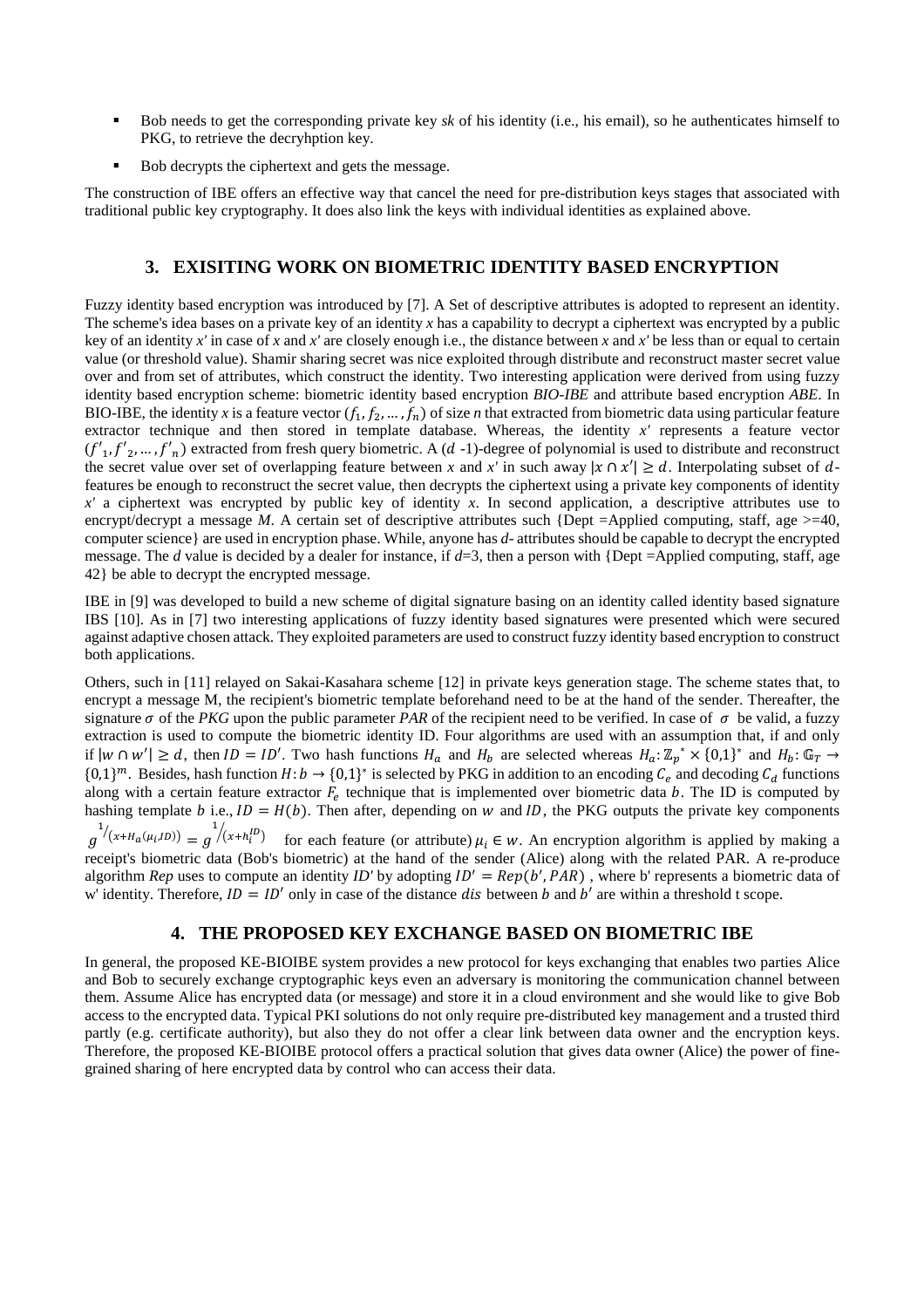The key stages of the proposed solution can be summarised as follows:

Alice encrypts her data using traditional encryption (symmetric/ asymmetric) techniques such as AES or RSA.

$$
\mathcal{E}_M \leftarrow \text{Enc}(\text{sk}, M) \tag{1}
$$

- She stores the encrypted data in a cloud environment.
- Now, if Alice wants to allow Bob to decrypt the message, she encrypts the encryption key *sk* using a public key of Bob's unique identity *w'* (i.e., Bob's biometric such as a photo of his face) to produce  $\mathcal{E}_{sk}$ .

$$
\mathcal{E}_{sk} \leftarrow \text{Enc}(\text{pk}_{id}, sk) \tag{2}
$$

- Alice sends the output  $\mathcal{E}_{sk}$  to Bob.
- To get the *sk*, Bob needs to provide a fresh biometric sample *w*
- If and only if the overlap between  $w$  and  $w'$  is greater than a threshold value, Bob will retrieve the corresponding private key of his identity and decrypt the ciphertext to get the *sk*.

$$
sk \leftarrow \text{Dec}(\text{sk}_{id}, sk) \tag{3}
$$

 Bob brings the encrypted data stored in the cloud environment to his local device, and uses *sk*, to retrieve the original message/data.

$$
M \leftarrow \text{Dec}(\text{sk}, \mathcal{E}_M) \tag{4}
$$

The paper argues that since the face biometric data, for example, is a public between parties who knows each other, it can be obtained from many resources such as social media resources (e.g., Facebook, Instagram, etc.). Hence, face recognition is ideal biometric trait for our proposal.

The above key stages are illustrated in figure 1, which shows the overall framework of the KE**-**BIOIBE system to bind traditional encryption key *sk* with user's biometric data to provide effective access control mechanisms for cloud storage.

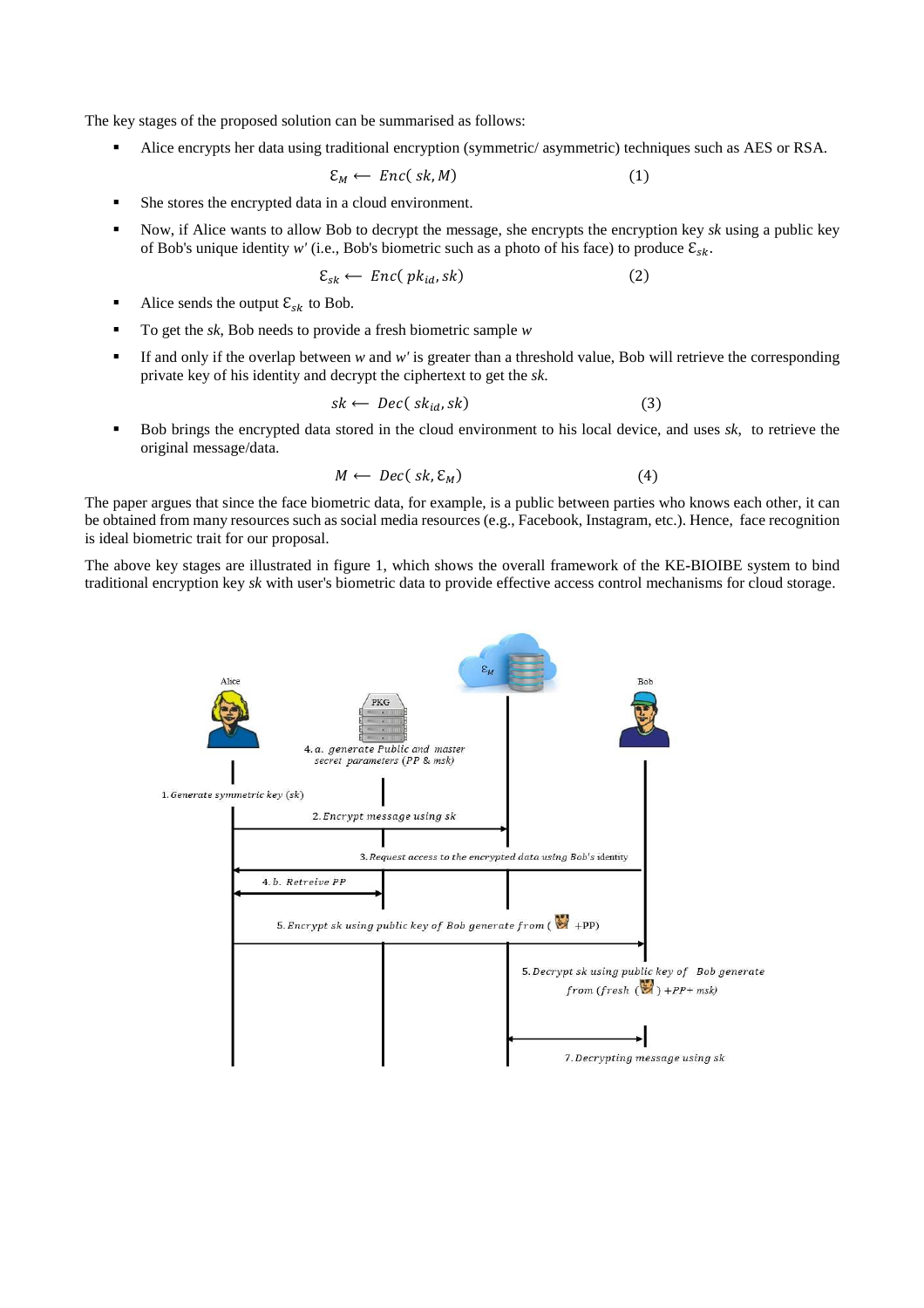Figure1. An overview of general KE--BIOIBE framework

## **5. KE-BIOIBE DESCRIPTION**

Our protocol relies on the concept of fuzzy identity based encryption scheme proposed [7] to bind the encryption keys with users' identity instead of using certificate authorities. The proposal has four main stages (*setup, Key extraction, Encryption and Decryption*) to implement the key exchange KE-BIOIME explained in the previous section.

Let  $\mathbb{G}_0$  be a bilinear group of prime order p, and  $\lt g$   $>$  be a generator of  $\mathbb{G}_0$ . Let also *e* be a bilinear map such that:  $e: \mathbb{G}_0 \times \mathbb{G}_0 \to \mathbb{G}_1$ . In our proposal, each identity consists of a set of *n* strings of an arbitrary length. The collision resistant hash function [7] is selected to convert each string in the identity into the corresponding integer in  $\mathbb{Z}_p$ . Eventually, the Lagrange coefficient  $\Delta_{i,s}$  is defined for  $i \in \mathbb{Z}_p$  and a set of element S in  $\mathbb{Z}_p$  as follows:

$$
\Delta_{i,S}(x) = \prod_{j \in S, j \neq i} \frac{x - j}{i - j}
$$

As explained above, Alice generates an encryption key *sk* in order to encrypt her message *M* before storing it in a public cloud computing, then the following four stages are applied:

### • *Setup (n, d).*

In the beginning, we assume that Alice has Bob's public identity of (i.e., Bob's face image), then she sends request to a PKG to generate public and private parameters.

- The elements  $g_1 = g^y$ ,  $g_2$  are chosen from  $\mathbb{G}_1$
- Uniformly at random from  $\mathbb{G}_1$ , we choose  $t_1, ..., t_{n+1}$  where *n* is the length of the identity.
- Uniformly at random from  $\mathbb{Z}_p$ , we choose y.
- Let *N* be the set  $\{1, ..., n + 1\}$  and we define a function *T* as:

$$
T(x) = g_2^{x^n} \prod_{i=1}^{n+1} t_i^{\Delta i, N(x)}
$$

The public parameters will be  $g_1$ ,  $g_2$ ,  $t_1$ , ...,  $t_{n+1}$  while *y* represents the master secret key *msk*.

#### • *Key extraction.*

The key extraction algorithm uses to generate a private key  $sk_{id}$  of Bob's identity  $w$  in order to decrypt the  $sk$ . The process of extracting the private key components for identity *w* is as follows:

A random (d-1)-degree polynomial *p* is chosen with constraint that all values at point zero equal to *msk*, i.e.,  $p(0) = y$ . The private key consists of two parts  $\{D_i\}$  and  $\{d_i\}$  for each  $i \in w$ :

 $D_i = g_2^{p(i)} T(i)^{r_i}$ , and  $d_i = g^{r_i}$  where  $r_i$  is randomly chosen from  $\mathbb{Z}_p$  for each  $i \in \mathbb{W}$ .

#### • *Encryption.*

Alice encrypts the *sk* before sending it to Bob. To encrypt the  $sk \in \mathbb{G}_2$ using the public key of Bob's identity *w'*, choose random  $k \in \mathbb{Z}_p$ . The ciphertext will consists of four parts:

$$
CT = (w', E' = sk.e(g_1, g_2)^k, E'' = g^k, \{E_i = T(i)^k\}_{i \in w'})
$$

#### • *Decryption.*

Now, Bob needs to present his identity *w* (i.e., his fresh biometric) to get the corresponding private key of *w*. The decryption algorithm includes the following procedure: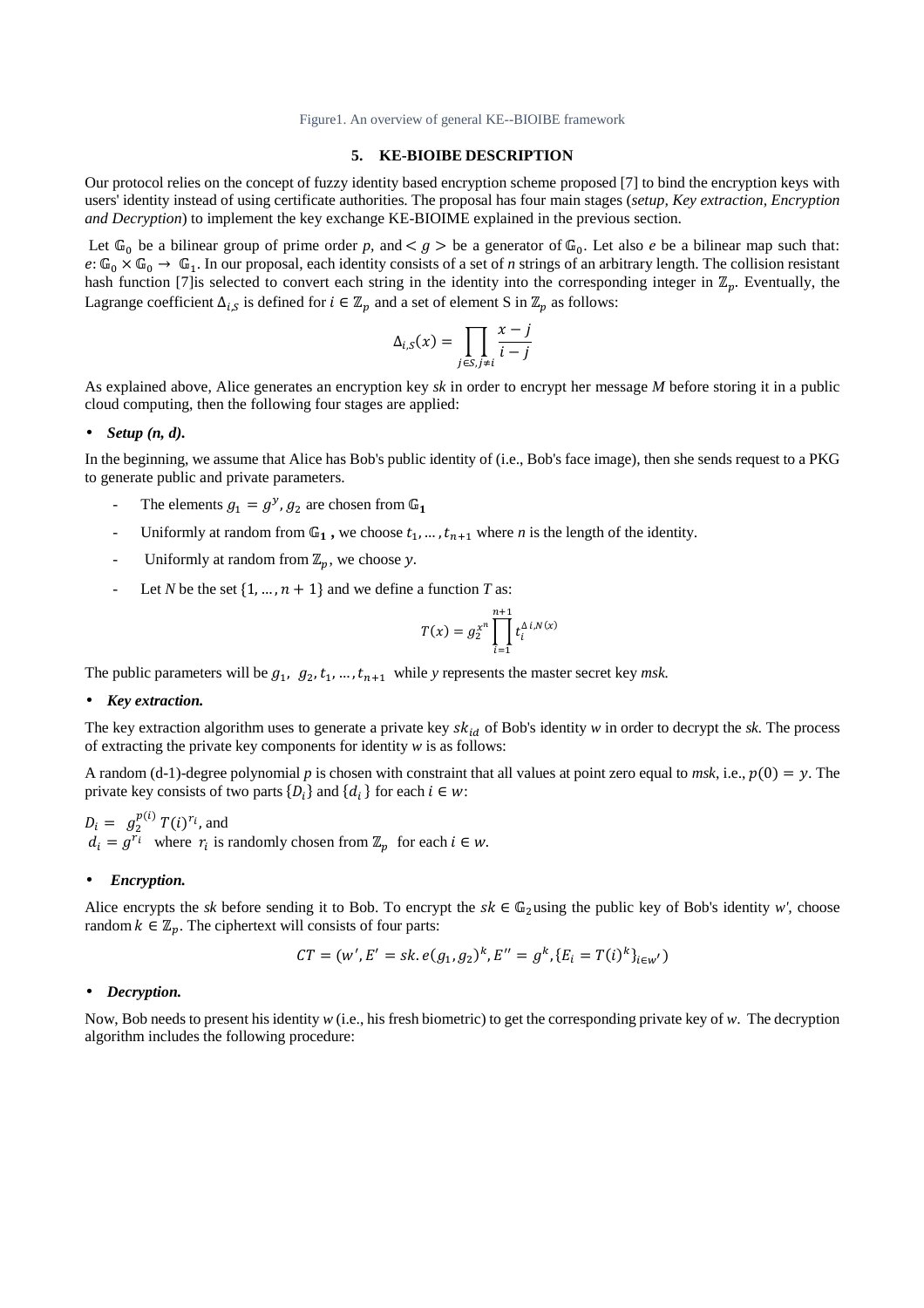Assume the  $\mathcal{E}_{sk}$  represents the encrypted *sk* was encrypted using the public key of identity *w'*. Then, another key of identity *w* could be able to decrypt the  $\mathcal{E}_{sk}$  if and only if  $|w \cap w'| \ge d$ . If the overlapping between w and w' satisfying the threshold value *d*, then an arbitrary subset *S* of *d-elements* would be enough to decrypt CT, where *S* is a subset of  $w \cap w'$ . Following steps will despite the decryption algorithm.

$$
sk = E' \prod_{i \in S} \left( \frac{e(a_i, E_i)}{e(D_i, E'')} \right)^{\Delta} iS^{(0)}
$$

In order to prove a correctness:

$$
sk = E' \prod_{i \in S} \left( \frac{e(d_i, E_i)}{e(D_i, E'')} \right)^{\Delta_{i,S}(0)}
$$
  
\n
$$
= sk. e(g_1, g_2)^k \prod_{i \in S} \left( \frac{e(g^{r_i}, T(i)^k)}{e(g_2^{p(i)} T(i)^{r_i}, g^k)} \right)^{\Delta_{i,S}(0)}
$$
  
\n
$$
= sk. e(g_1, g_2)^k \prod_{i \in S} \left( \frac{e(g^{r_i}, T(i)^k)}{e(g_2^{p(i)}, g^k). e(T(i)^{r_i}, g^k)} \right)^{\Delta_{i,S}(0)}
$$
  
\n
$$
= sk. e(g_1, g_2)^k \prod_{i \in S} \left( \frac{e(g, T(i))^r i^k}{e(g_2^{p(i)}, g^k). e(g, T(i))^r i^k} \right)^{\Delta_{i,S}(0)}
$$

by canceling  $e(g, T(i))^{r_i k}$ 

$$
= sk.e(g_1, g_2)^k \prod_{i \in S} \frac{1}{e(g_2^{p(i)}, g^k)^{\Delta} iS^{(0)}}
$$

by interpolating the exponents, and since  $p(0) = y$  using *d* points, the result be:

$$
= sk.e(g,g_2)^{ky} \prod_{i \in S} \frac{1}{e(g_2,g)^{ky}} = sk
$$

Where the *sk* uses to decrypt the encrypted data stored in public cloud computing.

Fuzzy Selective-ID is a model defined by Sahai and Waters in [7] to proof the security of fuzzy identity based encryption. In our protocol, the same model will be followed. Fuzzy Selective-ID states that, any scheme is secure if all polynomialtime of adversaries have at most a negligible advantage in the following game [7]:

- 1) Adversary  $A$  declares an identity I to be challenged upon.
- 2) *Setup:* The challenger C executes the setup algorithm described in the previous section then publishes the public parameters  $PP$ , which can be accessed by the adversary  $A$ .
- 3) A issues queries for private keys of several identities  $\delta_i$ , where  $|\delta_i \cap ID| < d$  for all i.
- 4) Two equal length messages  $|\mathcal{M}_0| = |\mathcal{M}_1|$  are issued by A. Afterwards, C flips a random coin,  $\alpha$ , then encrypts  $\mathcal{M}_{\alpha}$  with *ID* and sends the ciphertext to  $\mathcal{A}$ .
- 5) Repeat the step 3.
- 6) A outputs guess  $\alpha'$  of  $\alpha$ .

A wins the game if and only if  $\alpha' = \alpha$ . The advantages  $\epsilon$  of an adversary A will be defined as the following:

$$
Pr[\alpha' = \alpha] - \frac{1}{2}
$$

#### **6. CONCLUSION**

This paper proposed a new protocol for Key Exchange using Biometric Identity Based Encryption (KE-BIBE) that enables parties Alice and Bob to securely exchange cryptographic keys even an adversary is monitoring the communication channel between the parties. We showed that the proposed protocol combines biometrics with IBE in order to provide a secure way to access symmetric keys based on the identity of the users in unsecure environment. In the proposed KE-BIOBE protocol, the message is first encrypted by the data owner (Alice) using a traditional symmetric key before migrating it to a cloud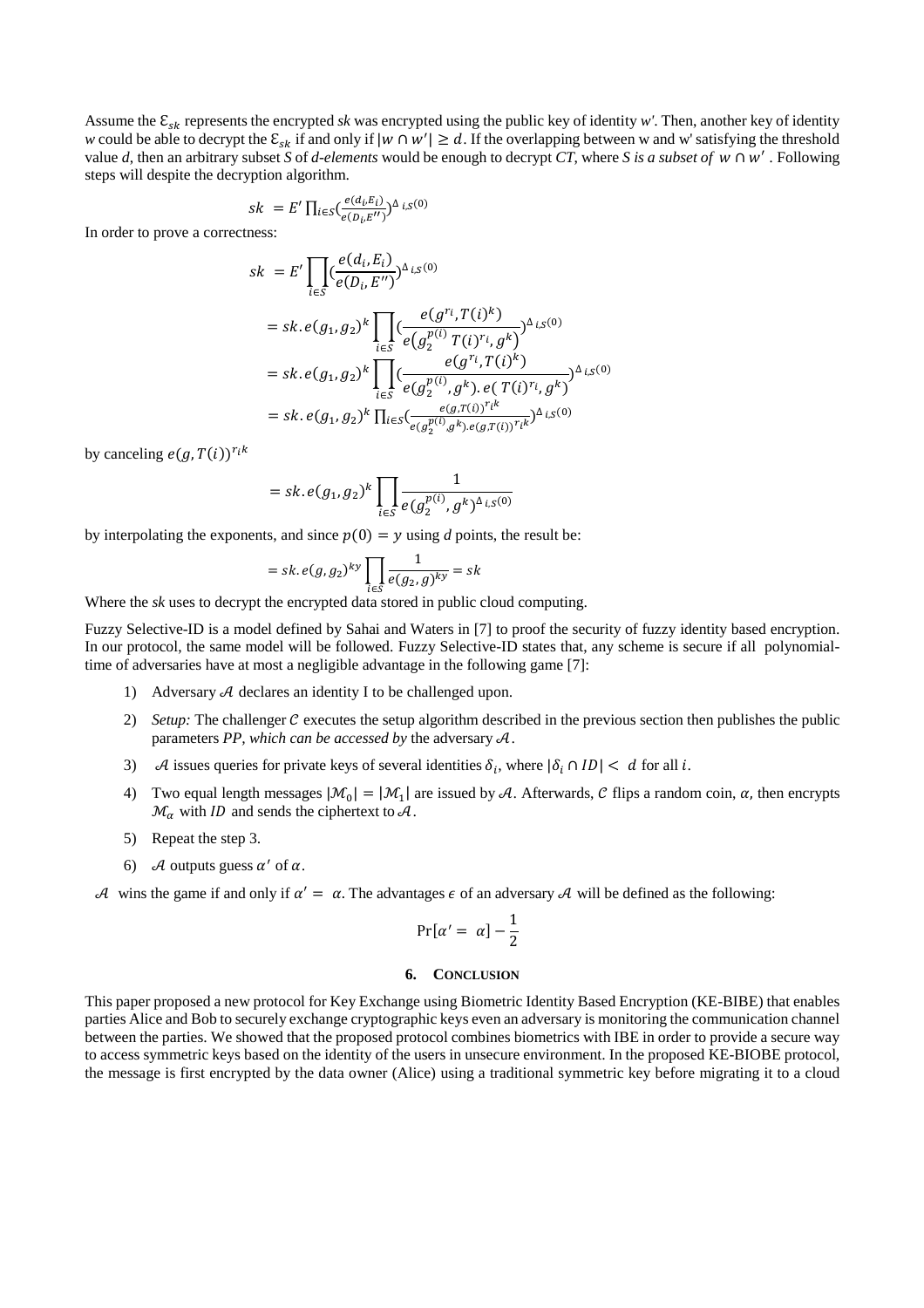storage. The symmetric key is then encrypted using public biometrics of the users selected by data owner to decrypt the message based on Fuzzy Identity-Based Encryption. We showed that only selected users (Bob as example) was able to decrypt the message by providing a fresh sample of their biometric data. We argued that the proposed solution could eliminate the needs for a key distribution centre in traditional cryptography but more importantly is gives Alice as a data owner the power of fine-grained sharing of encrypted data by control who can access her data.

### **REFERENCES**

- [1] D. Chen and H. Zhao, "Data security and privacy protection issues in cloud computing," in *Computer Science and Electronics Engineering (ICCSEE), 2012 International Conference on*, 2012.
- [2] S. Subashini and V. Kavitha, "A survey on security issues in service delivery models of cloud computing," *Journal of network and computer applications,* vol. 34, no. 1, pp. 1-11, 2011.
- [3] M. Co., "Key Distribution Center," 2016. [Online]. Available: https://msdn.microsoft.com/enus/library/windows/desktop/aa378170%28v=vs.85%29.aspx. [Accessed 05 05 2017].
- [4] W. Diffie and M. Hellman, "New directions in cryptography," *IEEE transactions on Information Theory,* vol. 22, no. 6, pp. 644-654, 1976.
- [5] K. S. Vicente REVUELTO, "Weaknesses in Diffie-Hellman Key (Whitepaper)," 2016.
- [6] A. Shamir, "Identity-based cryptosystems and signature schemes," in *Workshop on the Theory and Application of Cryptographic Techniques*, 1984.
- [7] A. Sahai and B. Waters, "Fuzzy identity-based encryption," in *Annual International Conference on the Theory and Applications of Cryptographic Techniques*, 2005.
- [8] A. Shamir, "How to share a secret," *Communications of the ACM,* vol. 22, no. 11, pp. 612-613, 1979.
- [9] B. Waters, "Efficient identity-based encryption without random oracles," in *Annual International Conference on the Theory and Applications of Cryptographic Techniques*, 2005.